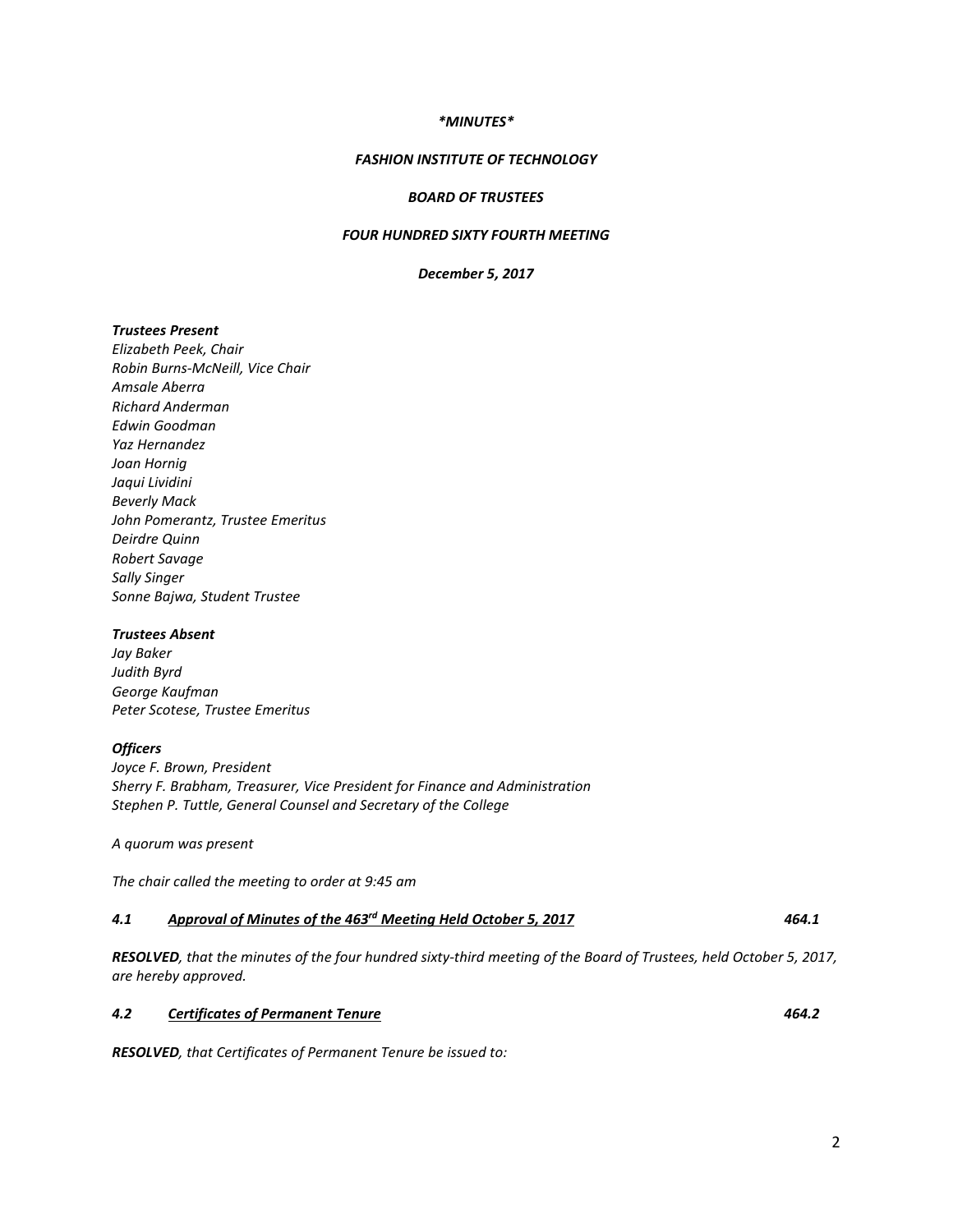*Marcia Atherley-Ward Secretary II Academic Skills Center Tenure date: October 16, 2017* 

*Nasya Newport Technologist A Fashion Design Tenure date: December 1, 2017*

## *4.3 Sabbatical Leaves of Absence 464.3*

*RESOLVED, that sabbatical leaves of absence for study, research and special purposes are duly granted to the following members of the faculty for the periods indicated:*

| Elvin Elias Lee Kince<br>Assistant Professor<br><b>Communication Design Pathways</b>       | Fall 2018 and Spring 2019<br>Full year at half pay | Jessica Wynne<br>Associate Professor<br>Photography          | <b>Fall 2018</b><br>Half year at full pay |
|--------------------------------------------------------------------------------------------|----------------------------------------------------|--------------------------------------------------------------|-------------------------------------------|
| Johannes Knoops<br>Associate Professor<br><b>Interior Design</b>                           | Fall 2018 and Spring 2019<br>Full year at half pay | Greta Earnest<br>Associate Professor<br>Library              | Spring 2019<br>Half year at full pay      |
| Sandra Markus<br>Professor<br><b>Fashion Design</b>                                        | Fall 2018 and Spring 2019<br>Full year at half pay | Karen Pearson<br>Professor<br><b>Science and Mathematics</b> | Spring 2019<br>Half year at full pay      |
| <b>William Mooney</b><br>Professor<br>Film, Media and the Performing Arts                  | Fall 2018 and Spring 2019<br>Full year at half pay |                                                              |                                           |
| Suikang Zhao<br>Associate Professor<br><b>Fine Arts</b>                                    | Fall 2018 and Spring 2019<br>Full year at half pay |                                                              |                                           |
| Suzanne Anoushian<br>Assistant Professor<br><b>Communication Design Pathways</b>           | <b>Fall 2018</b><br>Half year at full pay          |                                                              |                                           |
| Daniel Benkendorf<br>Associate Professor<br><b>Social Sciences</b>                         | <b>Fall 2018</b><br>Half year at full pay          |                                                              |                                           |
| <b>Brenda Cowan</b><br>Associate Professor<br><b>Exhibition and Experience Design</b>      | <b>Fall 2018</b><br>Half year at full pay          |                                                              |                                           |
| <b>Matthew Petrunia</b><br>Associate Professor<br><b>English and Communication Studies</b> | <b>Fall 2018</b><br>Half year at full pay          |                                                              |                                           |